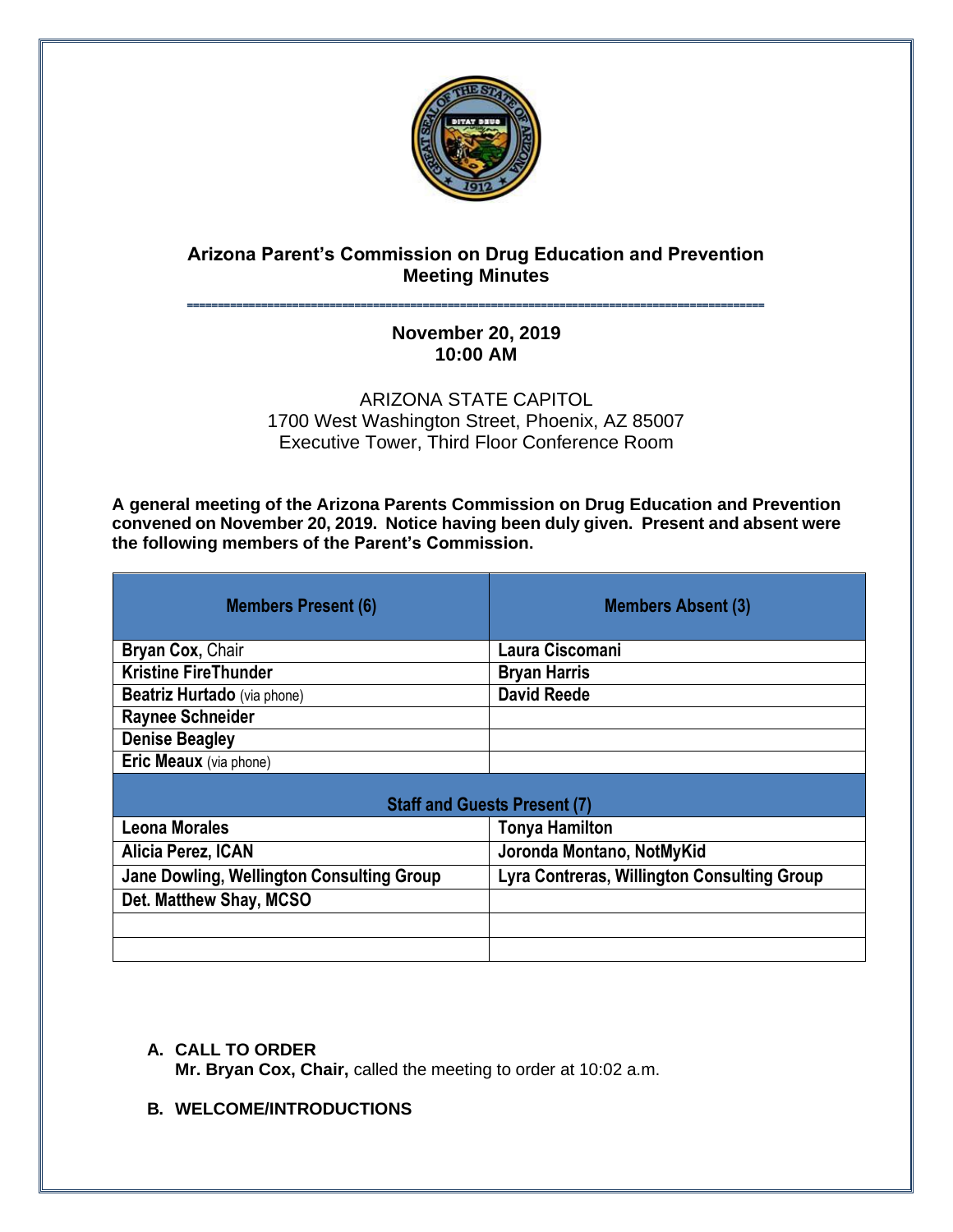**Mr. Bryan Cox** welcomed members and guests. **Mr. Bryan Cox** asked that commissioners and staff introduce themselves.

## **C. APPROVAL OF THE MINUTES**

Minutes for the meeting held Sept. 18, 2019, were reviewed. **Ms. Raynee Schneider** made a motion to approve the minutes. The motion was seconded by **Ms. Denise Beagley** and approved by all.

#### **D. Maricopa County Sheriff's Office/ HIDTA PRESENTATION**

**Mr. Bryan Cox** introduced Detective Matthew Shay of the Maricopa County Sheriff's Office and High Intensity Drug Trafficking Area. **Detective Matthew Shay g**ave a presentation on the link between marijuana and opioid use. **Detective Matthew Shay** gave an in-depth look into the transformation of marijuana from decades past to the highly-potent drug that it has become. In some cases, it has a potency (in a crystalized form) to reach 99%. **Detective Matthew Shay** reported that the use of marijuana for medicinal purposes has been legalized in many states, including Arizona over recent years. There is a new push to approve recreational use. Detective Shay said that like any drug, once you start using marijuana, the user is always looking to reach the high that they experienced initially when they started using. This leads to addiction and dependence. **Detective Matthew Shay** said that 9% of those who experiment with marijuana will become addicted. If they started when they were teenagers, that rate is 17%. Additionally, 25-50% of those who use marijuana daily will become addicted. He added that the number of opioid overdose deaths was six times higher in 2017 that it was in 2000. **Detective Matthew Shay** added that in states with legalized medical marijuana laws, the rate of opioid overdoses was 23% higher than in states that do not allow medical marijuana. He also talked about the work that MCSO has been doing to block the production, transport and sale of marijuana and opioids. He spoke of one specific incident where a clandestine lab was found at a complex in Tempe that had enough flammable material to destroy a city block if it was to ignite. He added that the link from using marijuana to using heroine is strong, as 90% of users surveyed said that they first used marijuana. **Detective Matthew Shay** concluded his presentation by talking about Fentanyl and how law enforcement is seeing larger quantities of pills seized during their busts. They also are seeing multiple types of drugs being seized. This included a recent bust at Arizona Mills Mall where 15,000 Fentanyl pills were seized. At another bust last month, officers seized one pound of Heroin, 50 pounds of methamphetamine, 2,200 Fentanyl pills, four handguns, four rifles, and \$45,000 in cash. He added that vaping devices are also popular, including ones that now use and store Fentanyl.

• **Ms. Kristine FireThunder** asked for further clarification on how the THC/Cannabis is collected and is made to be so concentrated. **Detective Matthew Shay** elaborated on the process of extracting the oils from the marijuana plant.

#### **E. Wellington Consulting Group PRESENTATION**

**Mr. Bryan Cox** introduced Dr. Jane Dowling, President and CEO of The Wellington Consulting Group. **Dr. Jane Dowling** said that Wellington is contracted by the Governor's Office of Youth, Faith and Family to oversee the evaluation of the Parents Commission Grant program. Each year, Wellington compiles data from the previous year to examine the effectiveness and programmatic impacts of each of the grantee programs, along with the program as a whole. In FY19, 49,068 adults and youth were directly impacted by the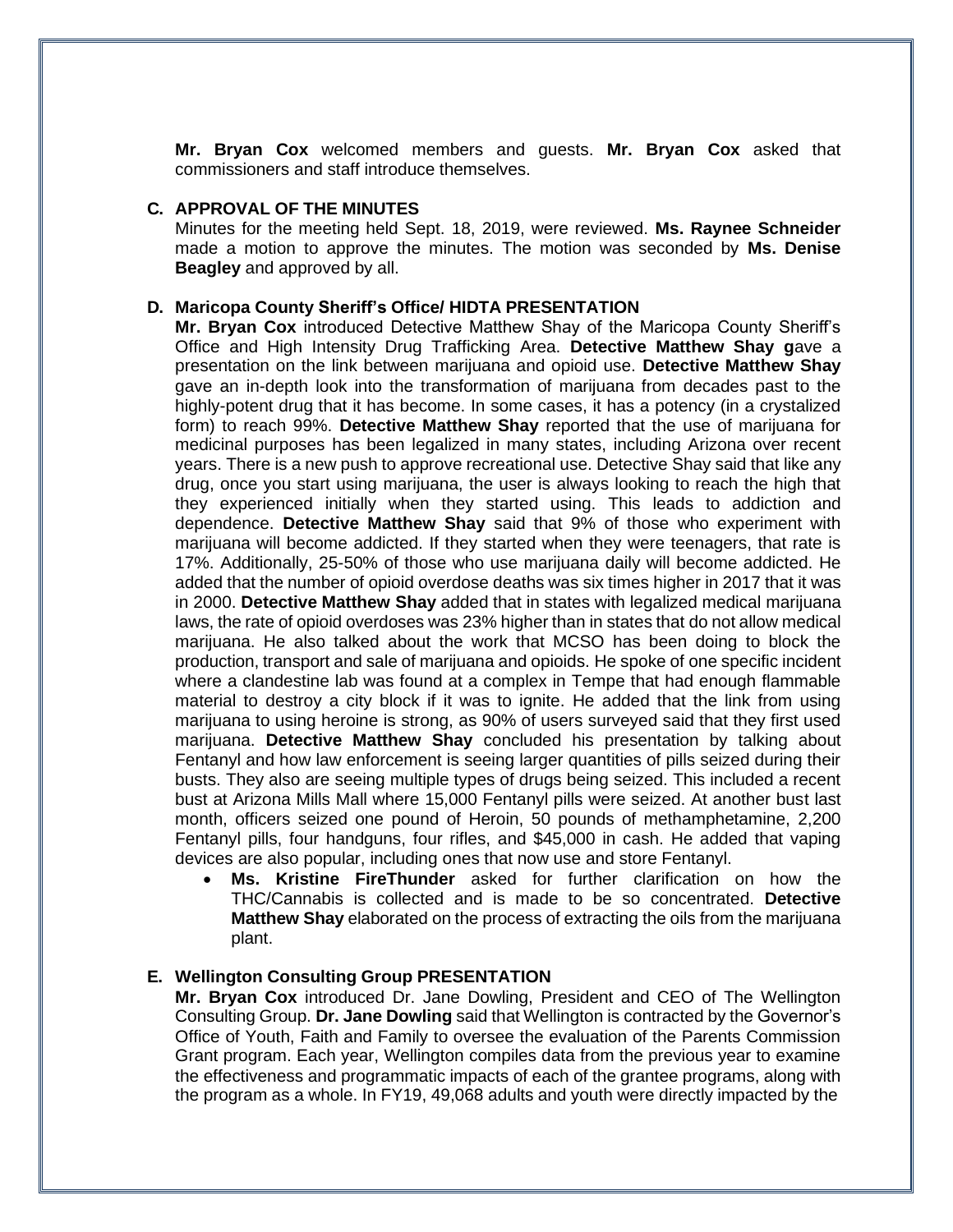23 grantee programs throughout the state, this is up from 40,068 in FY18 and 23,318 in FY17. During the course of the year, grantees have several forms of process evaluation, including the use of the web-based system (portal), monthly progress reports, and standard fidelity surveys. The key factors that influence program performance include: staffing, recruitment and enrollment, retention, collaboration, and capacity building. **Dr. Jane Dowling** noted that the program reached 10 counties throughout Arizona, including the Navajo Nation. She added that 83% of grantees delivered an evidence-based or evidence-informed multi-session programs. When it comes to diversity, 66% of those serviced identified themselves as White, 30% said that they were Hispanic, and 12% said that they were "other." Another 8% said that they were Native American, 3% said they were Black, and 5% said they were multiple races and another 5% said their race was unknown. Outcome evaluations include Parent and Youth Surveys, Quarterly Reports, Annual Individual Reports, and an Annual Aggregate Report. In both of those parent and youth surveys, the rate of family conflict has decreased in FY19, along with the Youth Perception of Family Cohesion. The perception of risk/harm of substance use among youth also increased in FY19 with a pre-survey response at 13% and a post-survey response at 17%. Overall, the attendees reported a program satisfaction rating of 4.75/5.0 scale.

- **Ms. Tonya Hamilton** asked for clarification on the Arizona Counties map. Twelve counties were represented by grantees, but only 10 were listed on the previous slide. **Dr. Jane Dowling** said that 12 counties are served and the 10 counties are where the grantees are actually located. Some grantees serve multiple counties.
- **Ms. Tonya Hamilton** said that the grantees need to work on diversifying their programs to include a higher percentage of minority races. In the data, 66% of attendees identified themselves as White and 30% identified themselves as Hispanic.

#### **F. ICAN PRESENTATION**

**Mr. Bryan Cox** introduced Ms. Alicia Perez, Program Manager of ICAN. **Ms. Alicia Perez** gave an overview of the ICAN Program which is focused on strengthening multicultural families and communities through a parenting program in Chandler. **Ms. Alicia Perez** reported that ICAN was started in 1991 by local Chandler resident Henry Salinas after he was disheartened by the rise in gang violence. He began offering after school programs at local elementary and junior high schools. **Ms. Alicia Perez** said that ICAN is a free, family-centered youth service in the East Valley that provides a full complement of programs for youth to achieve personal and academic success by helping them make positive life choices. It is a bond between youth, family and community. During the course of the year, ICAN offers free programs for youth and families that includes Strengthening Families and Communities, Active Parenting of Teens and Bridges to High School. They also offer Peer to Peer Support that includes Parent Workshops, Triple P- Discussion Groups and Triple P- Individual Sessions. They also offer free family events, including their annual Thanksgiving Dinner in partnership with the City of Chandler Police Department. Ms. Alicia Perez added that they also offer Wellness Fairs with the Chandler Coalition on Youth Substance Abuse.

• **Mr. Bryan Cox** thanked **Ms. Alicia Perez** for the work that ICAN does in the Chandler Community. Mr. Bryan Cox is the Assistant Chief of the Chandler Police Department and said that ICAN is an incredible asset to the Chandler Community.